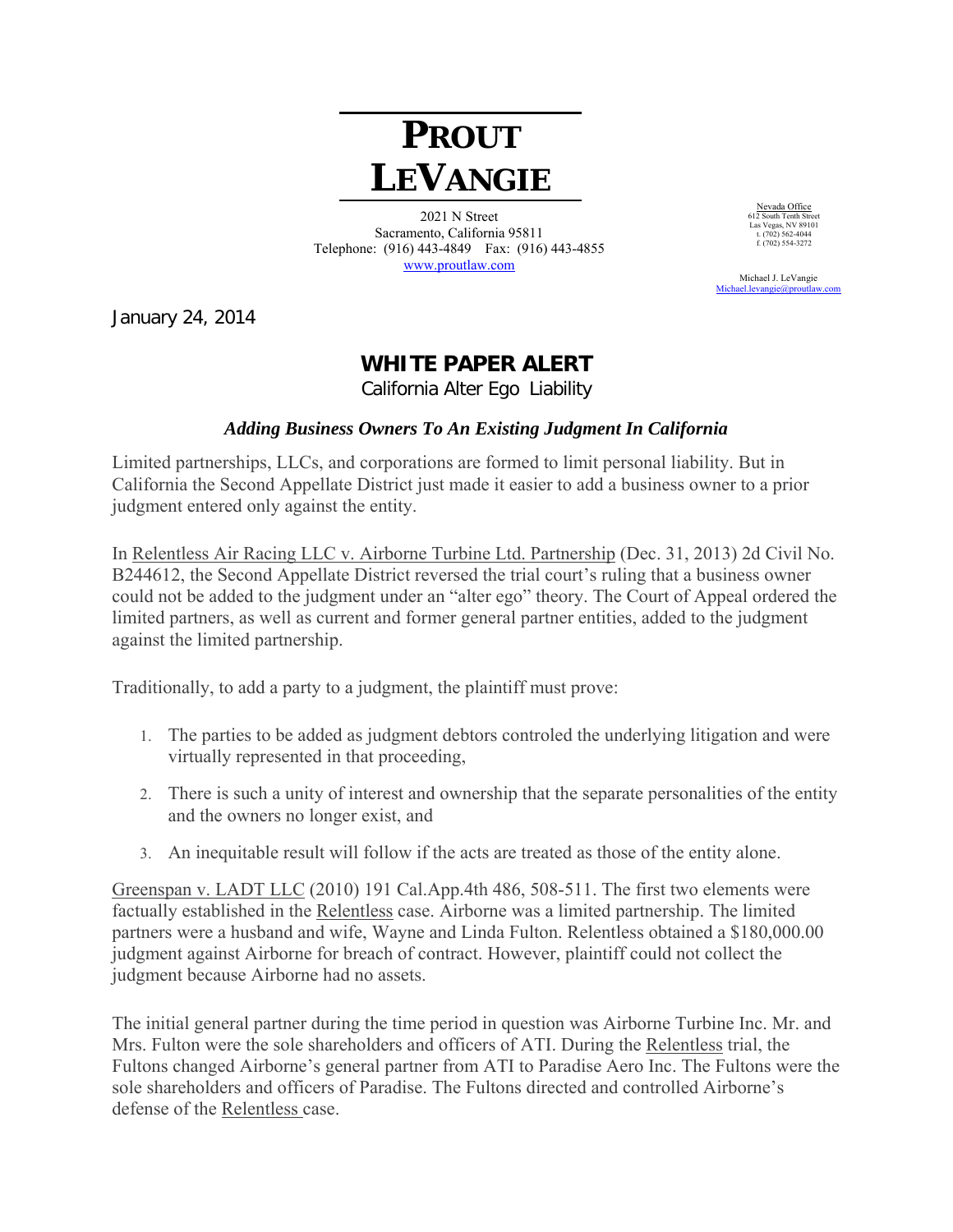The Fultons operated their businesses all from their home. The Fultons partnership and shareholder meetings took place "several times a day" but they kept minutes only of their annual meetings - once a year. The Fultons used funds from Airborne to pay ATI's utility bills in lieu of rent based on an "oral agreement".

The Fultons used Airborne's money to pay the Fulton's personal bills. They took draws from Airborne "when the bills came up". There was never a formal meeting before taking these draws. The Fultons were the sole officers, members, shareholders, owners, and operators of all the business entities.

The Fultons freely transferred money between the businesses and to themselves, and there was some disregard for the legal formalities. The court had no problem finding there was a unity of ownership and the separate personalities of the entities and owners no longer existed, satisfying prongs 1 and 2 of the alter ego examination.

The only issue on appeal was whether recognizing limited liability led to an inequitable result.

The trial court found there was insufficient evidence showing an unjust or inequitable result if Airborne was treated as separate from the Fultons, ATI, and Paradise. The trial court specifically noted there was no evidence the Fultons transferred any assets to avoid payment of a judgment.

Nevertheless, the Court of Appeal held a plaintiff need not prove a defendant acted with "wrongful intent," such as avoiding payment of a judgment. According to the Court of Appeal, the defendant's intent is irrelevant and the only issue is whether recognizing the corporate form would lead to an inequitable result.

The court then went further afield holding "it would be inequitable as a matter of law to preclude Relentless from collecting its judgment by treating Airborne as a separate entity." And "there is an inequitable result if the Fultons, ATI and Paradise are not added as judgment debtors" because the judgment would not be collected otherwise. In simple terms – since the plaintiff will not be paid otherwise, we will ignore the separate entities.

The Court of Appeal's holding seems to effectively eliminate the  $3<sup>rd</sup>$  alter ego element. The Relentless case will make it easier to meet the requirements of adding business owners to a judgment against an entity they own. This is particularly true for entities whose owners control the operations of the business. In order to lessen the chances of such a post judgment ruling, or the inclusion of parties as "alter ego" defendants we recommend clients understand:

 Business owners can be added to a judgment after it is entered even if they were not named as parties in the case. This is not new, but it is useful to remember. The Fultons wrongly assumed they could not be personally liable. If they appreciated their personal exposure, they might have handled the case differently.